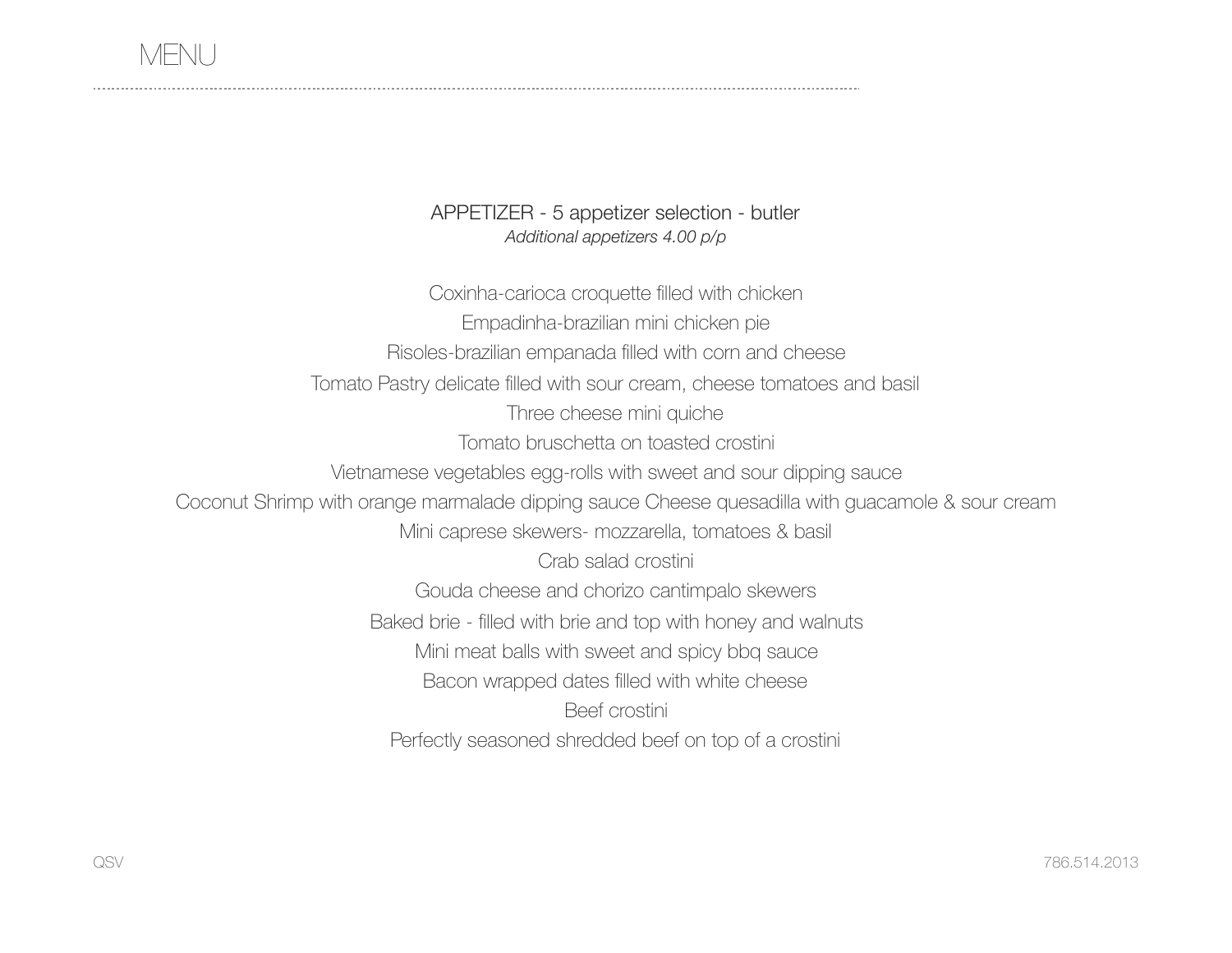# SALADS - Choice of 1

Caesar Salad

Romaine lettuce, parmesan cheese, croutons & Caesar dressing.

Garden Salad - Mixed greens, cherry tomatoes, fresh cucumbers and champagne vinaigrette.

Fall Salad - Mixed greens, mandarin oranges, walnuts, cherry tomatoes, dried cranberries and feta cheese with raspberry vinaigrette. Greek Salad - Romaine lettuce, tomatoes, cucumbers, black olives & feta cheese With a Greek vinaigrette.

#### MAIN ENTREE-RODIZIO - Choice of 4

*All meats additional \$10.00p/p* 

Meats are cooked over an open flamed grill and served off the skewer Sliced on your plate right at your the table

Picanha

Prime cut of top sirloin grilled to perfection.

## Flank steak

Bottom sirloin unmatched by its juiciness and robust flavor.

## Seasoned Chicken Breast

Basted in our special marinade rolled in bacon Linguica.

## Brazilian-style cured pork sausage

Grilled pineapple - Golden grilled pineapple topped with cinnamon and sugar.